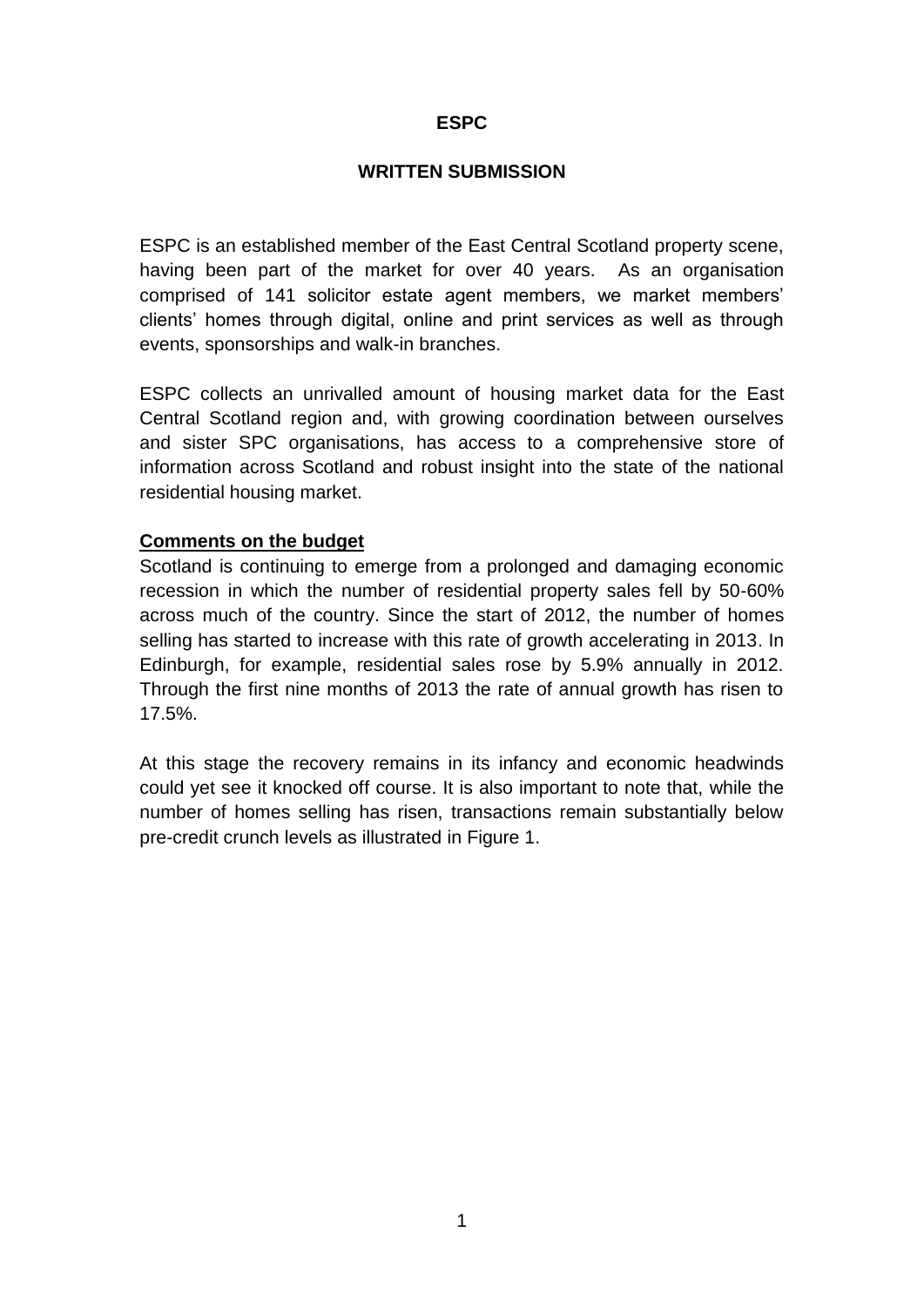# **Figure 1: Residential sales in Edinburgh & Lothians**

It is hard to overstate the importance of the housing market to the health of the economy as a whole. As Finance Secretary John Swinney said in his 2011 Spending Review document:

"As well as this immediate contribution to economic growth, the availability and affordability of housing is a key factor in the existence of flexible and deep labour markets. In the longer term, a wellfunctioning housing system is a key component of society's infrastructure and a large stock of good quality, appropriate housing will help us achieve the country's full potential through better educational and employment opportunities, healthier lives and a more prosperous and equal society." 1

Listing his priorities as it related to housing, he said:

"Key pressures within housing include maintaining a forward programme for new housing to continue progress towards our 2012 homelessness target, to support the economy and Scottish jobs, and to provide a range of housing options, *particularly for people unable to access the housing market*." 2

The Scottish Government again recognised the importance of the housing market on the wider economy in this year's Draft Budget by pointing out:

"every £100 million of housing expenditure, whether from the Scottish Government or other sources, supports a total of £180 million of economic activity and around 1,300 jobs."<sup>3</sup>

However, one of the primary difficulties facing the market in recent years has been the raising of deposits by buyers for whom mortgage repayments would otherwise be affordable. For this reason we are pleased to see the Scottish Government commit to providing more direct help to home buyers looking to move on and up the housing ladder, most especially in the form of the Help to Buy (Scotland) scheme. We feel this programme will strengthen the Scottish home building sector – in much the same way it has done south of the border – and further strengthen the nascent recovery in Scotland's housing market.

While media attention has primarily focussed on constraints on the demand side in the property market, the supply of new build properties to the market

 $\overline{a}$ <sup>1</sup> Scottish Government Spending Review 2011 and Draft Budget 2012-13, page 182.

 $2$  Ibid., page 189 (emphasis added).

<sup>&</sup>lt;sup>3</sup> Scottish Government Draft Budget 2014-15, page 120.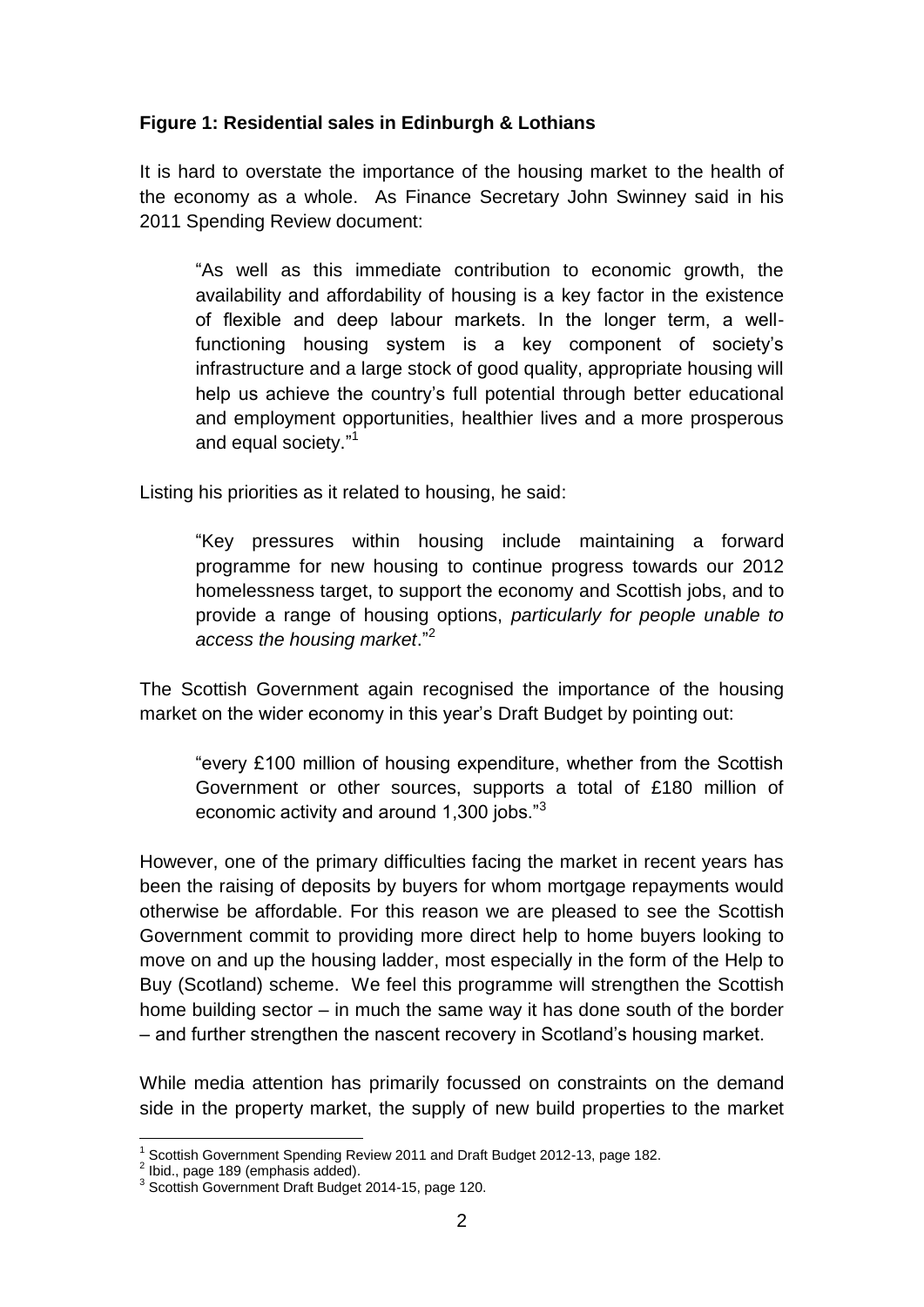also fell sharply in the wake of the economic downturn. In the last three years, the number of private new build completions in Scotland stands at an average of 10,099pa – down from almost 21,000pa in the three years prior to the downturn<sup>4</sup>. For the long term health of the market it is vital that this decline is addressed such that there is adequate supply of new build properties to the market. Targeting the Help to Buy (Scotland) at the new build sector should help stimulate demand for new builds which will in turn increase the incentive for developers to build the new homes the market needs.

This programme should strengthen the housing market as a whole. Sales through this scheme will essentially be new sales that otherwise would not have occurred for a significant period of time (while deposits were being saved) if at all rather than being sales that have been transferred from existing homes to new builds. Therefore, this programme should not have a negative impact on the sales of existing dwellings. Further, the market for existing dwellings should benefit from the UK-wide mortgage guarantee scheme that will assist those with low deposits.

The market has been growing strongly in terms of sales volumes over the last 18 months but as yet this has not translated into a substantive rise in house prices in most areas of Scotland. Naturally, continued improvement in demand will exert an upward pressure on prices and we are encouraged to see that Help to Buy will be kept under review to ensure it does not cause an overheating in demand for new builds. That being said, sales are still well below peak levels and helping those who don't have large deposits, but for whom mortgages are otherwise affordable, should be of benefit to both individual buyers and the wider market.

Though there is of course the risk that the Scottish Government may be exposed to losses if prices in the housing market fall, they equally stand to gain from a rise in prices. Though downside risks remain, house prices have stabilised over the last two years and central projections would be for a modest rise in house prices going forward.

## **Conclusion**

As the Committee will be examining this Draft Budget in light of the Scottish Government's stated priorities in the 2011 Spending Review, as it relates to boosting the supply of housing, we have been encouraged to see ministers acting with respect to the private residential market.

 4 Source: Housing Statistics for Scotland – supply of new housing: *NB2 returns by local authorities to the Scottish Government, Communities Analytical Services*